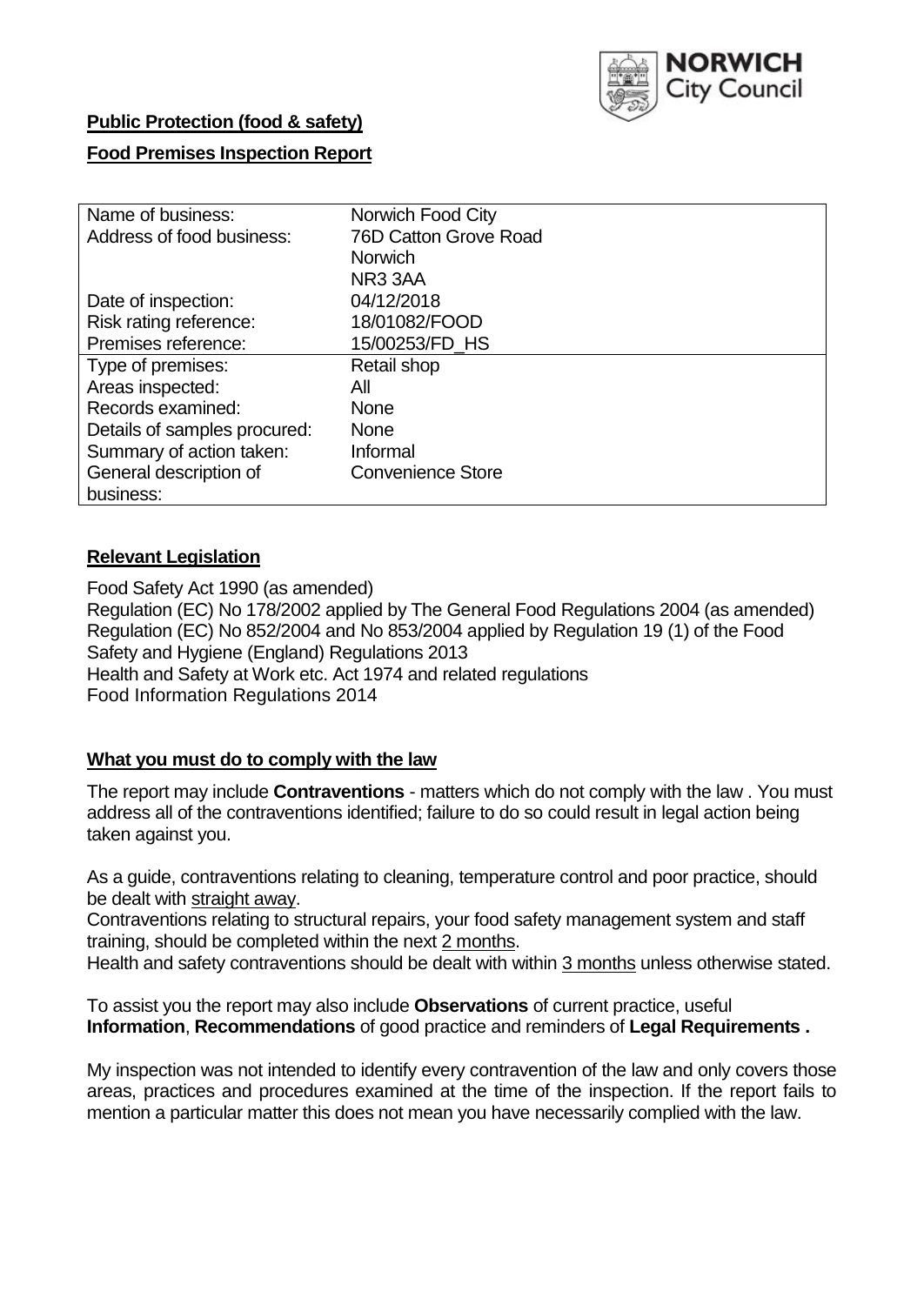# **FOOD SAFETY**

#### **How we calculate your Food Hygiene Rating:**

The food safety section has been divided into the three areas which you are scored against for the hygiene rating: 1. food hygiene and safety procedures, 2. structural requirements and 3. confidence in management/control procedures. Each section begins with a summary of what was observed and the score you have been given. Details of how these scores combine to produce your overall food hygiene rating are shown in the table.

| <b>Compliance Area</b>                     |          |    |           | <b>You Score</b> |                |    |           |    |          |  |  |
|--------------------------------------------|----------|----|-----------|------------------|----------------|----|-----------|----|----------|--|--|
| Food Hygiene and Safety                    |          |    |           | $\Omega$         | 5              | 10 | 15        | 20 | 25       |  |  |
| <b>Structure and Cleaning</b>              |          |    | $\Omega$  | 5                | 10             | 15 | 20        | 25 |          |  |  |
| Confidence in management & control systems |          |    | $\Omega$  | 5                | 10             | 15 | 20        | 30 |          |  |  |
|                                            |          |    |           |                  |                |    |           |    |          |  |  |
| <b>Your Total score</b>                    | $0 - 15$ | 20 | $25 - 30$ |                  | $35 - 40$      |    | $45 - 50$ |    | > 50     |  |  |
| <b>Your Worst score</b>                    | 5        | 10 |           | 10               | 15             |    | 20        |    |          |  |  |
|                                            |          |    |           |                  |                |    |           |    |          |  |  |
| <b>Your Rating is</b>                      | 5        | 4  |           | 3                | $\overline{2}$ |    |           |    | $\Omega$ |  |  |

Your Food Hygiene Rating is 5 - a very good standard



## **1. Food Hygiene and Safety**

Food hygiene standards are high. You demonstrated a very good standard of compliance with legal requirements. You have safe food handling practices and procedures and all the necessary control measures to prevent cross-contamination are in place. Some minor contraventions require your attention. **(Score 5)**

#### Hand-washing

**Observation** Hand washing was managed well and wash-hand basins were well stocked with hand cleaning material.

#### Contamination risks

**Contravention** The following exposed food to the general risk of cross-contamination with bacteria or allergens or its physical contamination with dirt or foreign objects or chemical contamination:

• food was being stored on the floor in the store room

**Legal Requirements** To further improve food hygiene safety I would suggest the following: